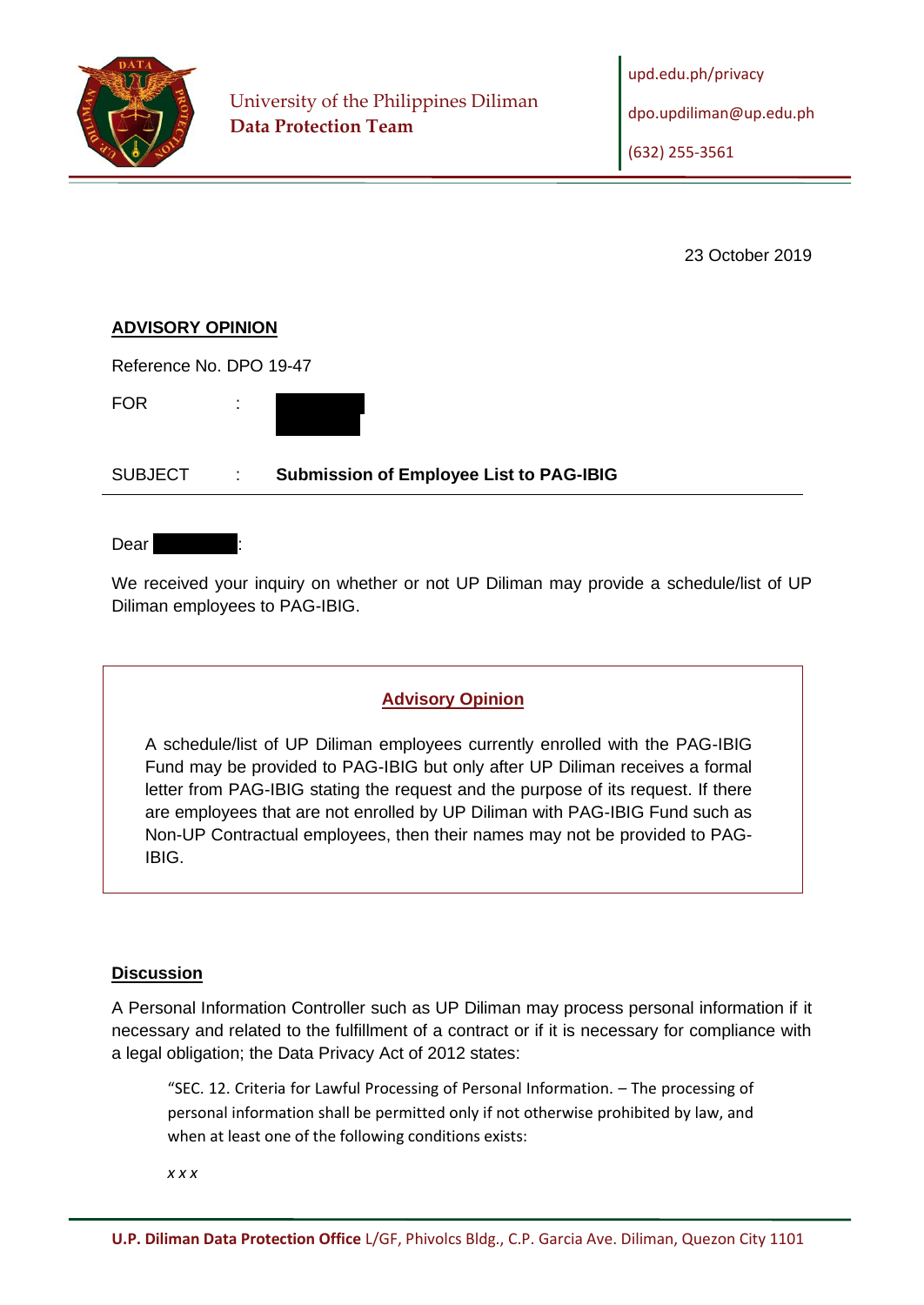(b) The processing of personal information **is necessary and is related to the fulfillment of a contract** with the data subject or in order to take steps at the request of the data subject prior to entering into a contract;

(c) The processing is **necessary for compliance with a legal obligation** to which the personal information controller is subject;"

#### **"necessary and related to the fulfilment of a contract"**

Since UP Diliman has an employment contract with its employees, and the proper remittance of PAG-IBIG fund contributions is related to such contract, then an updated schedule of employees may be provided to PAG-IBIG. National Privacy Commission Advisory Opinion No. 2017-051 states:

"In the case of an employer, as a personal information controller (PIC), the processing of personal information of its employees is allowed when it is necessary and in relation to the fulfillment of an employer-employee contract. Processing may also be done for purposes of the legitimate interests pursued by the employer. Lastly, the processing is allowed when it is necessary **for compliance with a legal obligation to which the employer is subject such as when required under labor laws and regulations. In the abovementioned cases, consent of the employees to the processing need not be obtained.**"

# **"necessary for compliance with a legal obligation"**

Under Section E(7) of HDMF Circular No. 275 series of 2012, UP Diliman has the obligation to *"inform the Fund of its newly-hired employees and other incidences that may affect an employee's Fund membership"*. Hence, UP Diliman's providing a list of employees currently enrolled to PAG-IBIG Fund may be provided. If there are employees that are not enrolled by UP Diliman with PAG-IBIG Fund such as Non-UP Contractual employees, then their names may not be included in the schedule/list to be provided to PAG-IBIG.

# **UP Diliman must request for a formal letter from PAG-IBIG**

Part of organizational security measures<sup>1</sup> in data protection is ensuring that UP Diliman only discloses personal information to authorized parties for official and legitimate purposes. Hence, it is strongly suggested that before any schedule/list of employees is provided, a formal letter from PAG-IBIG stating its request and the purpose of its request be obtained.

<sup>&</sup>lt;sup>1</sup> Implementing Rules and Regulations of the Data Privacy Act of 2012, Section 26.